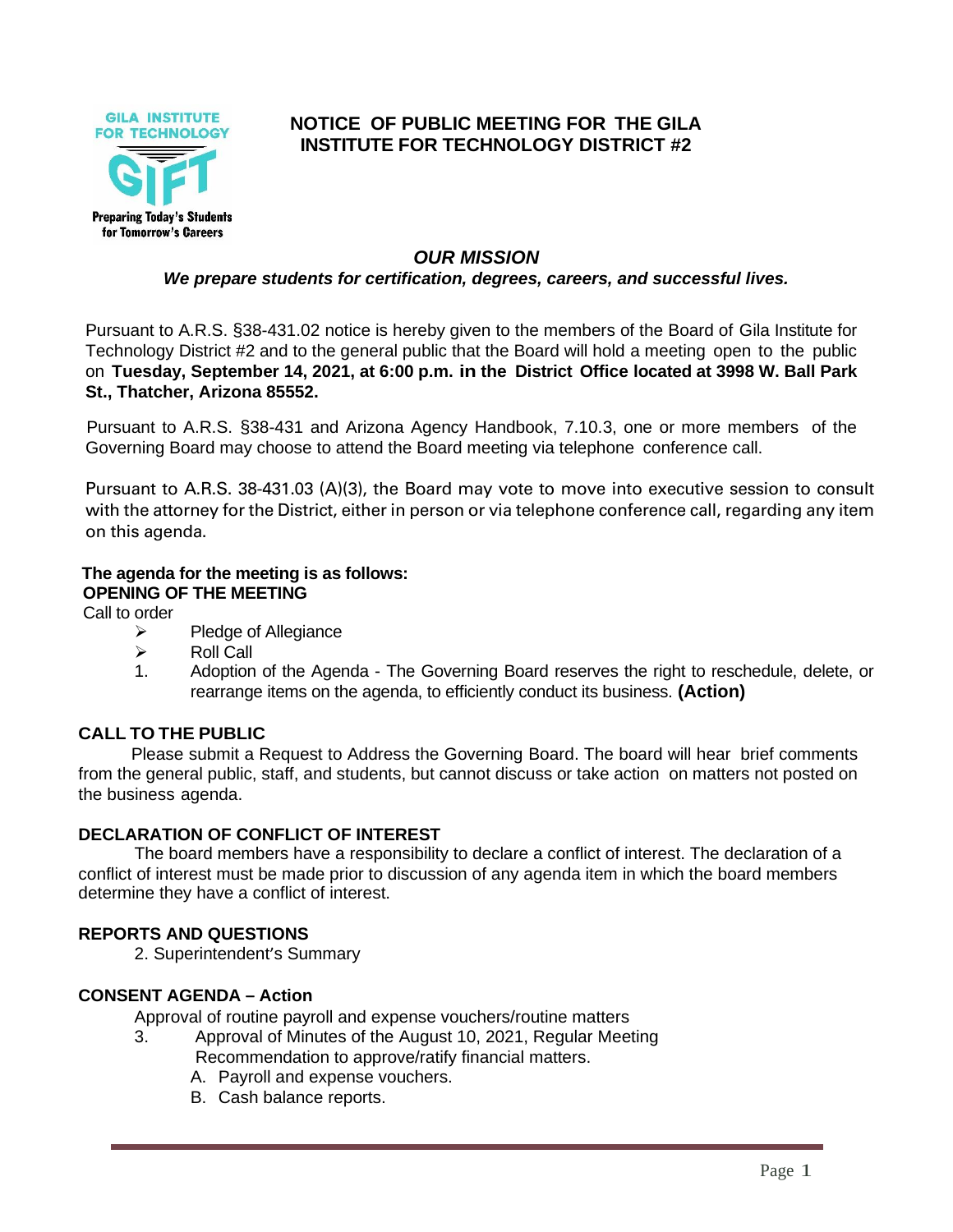# **LEGAL/FINANCIAL**

**New Business**

4. Discussion and consideration of a motion to convene a public hearing pursuant to A.R.S. §15-905:

The purpose of this Hearing is to Provide the Public the Opportunity for Questions and Discussion of the Maintenance and Operations and Capital Outlay Budget Revision #1 for the 2021-2022 Fiscal Year. Amounts May be Reapportioned Based on the Budgetary Needs of the District. **(Action)**

- 5. Hearing to provide the public the opportunity for questions and discussion of the Maintenance and Operations and Capital Outlay Budget Revision #1 for the 2021-2022 Fiscal Year. **(Hearing Only)**
- 6. Discussion and consideration of a motion to close the Public Hearing and return to Regular Session. **(Action)**
- 7. Discussion and consideration of a motion to adopt the Budget Revision #1 for the 2021-2022 fiscal year. **(Action)**
- 8. Approval of new Air Transportation Program and \$15,000 start up monies, Pima High School **(Action)**
- 9. Approval of contract with C. Cristine Swan for Annual Financial Audit and Compliance Services for the years ended June 30, 2021-23. **(Action)**
- 10. Discussion and consideration to attend ASBA Graham/Greenlee County Meeting November 3, 2021, virtual event. **(Action)**
- 11. Discussion and consideration to attend ASBA Annual Conference in Phoenix, AZ December 16-17, 2021. **(Action)**
- 12. Discussion and consideration that the board nominates a delegate and an alternative delegate to the Arizona School Boards association. **(Action)**
- 13**.** Approval of Policy, regulations, and exhibits, first reading/review. **(First Reading Only)**

Policy BDF — Advisory Committees

Policy BEDD — Rules of Order

- Policy BEDH Public Participation at Board Meetings
- Policy BIB Board Member Development Opportunities, Regulation BIB-R Board Member Development Opportunities
- Policy DIE Audits / Financial Monitoring
- Policy DJ Purchasing (Purchasing Ethics Policy)
- Policy EEAEA Bus Driver Requirements
- GBGB-R Staff Personal Security and Safety
- Policy GCB Professional Staff Contracts and Compensation
- Policy GCF Professional Staff Hiring
- Policy GCH Professional / Support Staff Orientation and Training
- Policy GDB Support Staff Contracts and Compensation
- Policy GDF Support Staff Hiring
- Policy IC School Year
- Policy IHA— Basic Instructional Program
	- Exhibit IHA-E Basic Instructional Program
- Policy IHAMB— Family Life Education

Regulation, IHAMB-R — Family Life Education

Policy IHAMD — Instruction and Training in Suicide Prevention

Policy IJ – Instructional Resources and Materials

Policy IJJ – Textbook / Supplementary Materials Selection and Adoption

Regulation IKE-RB – Promotion and Retention of Students